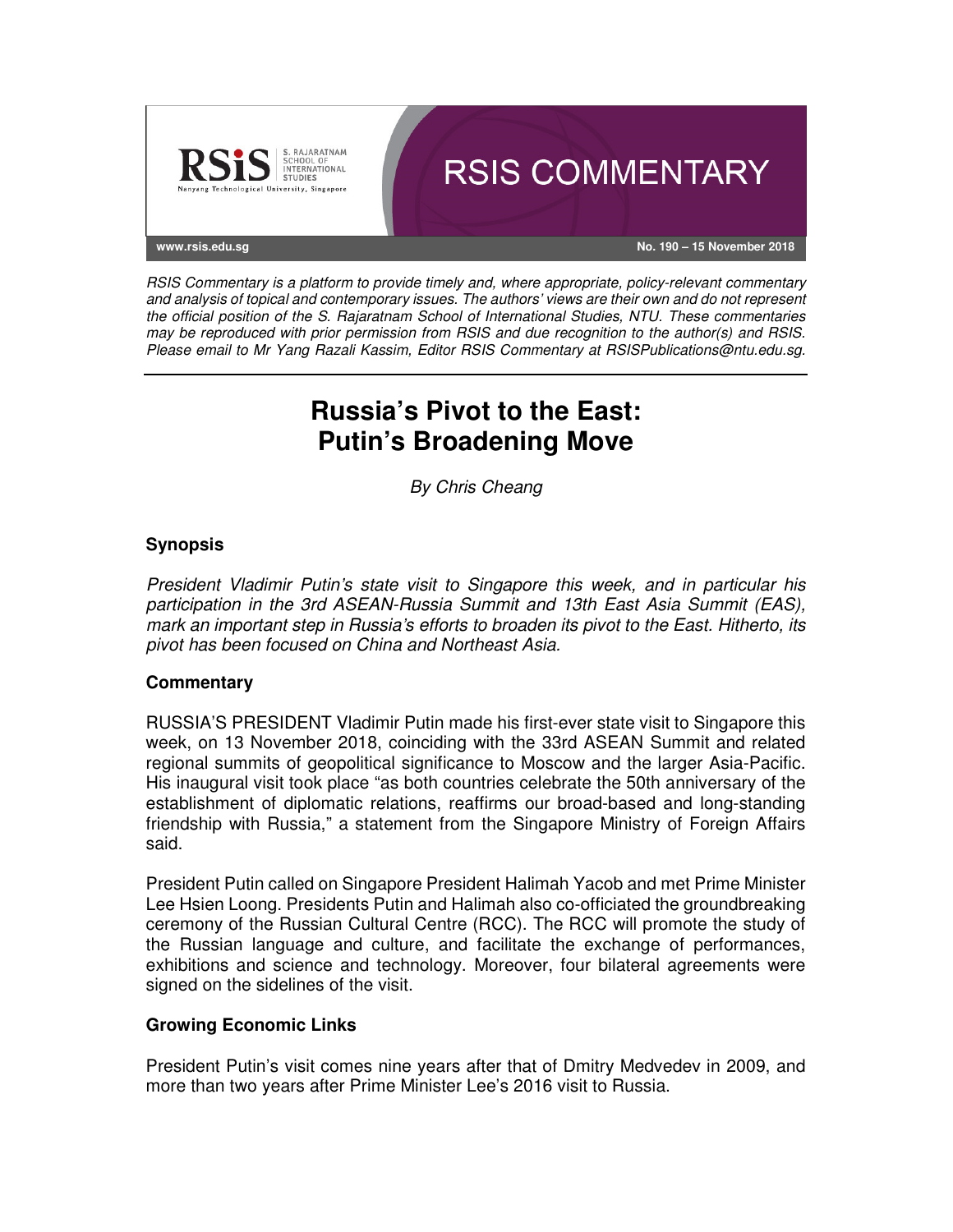Bilateral trade relations in the interim have grown from S\$1.9 billion in 2007 to \$7.4 billion in 2017; as of 2017, 690 Russian companies were present in Singapore with Russia being Singapore's 24th largest trading partner. Singapore companies are active in Moscow, Tatarstan and the Penza region.

Singapore's stock of Direct Investment Abroad in Russia amounted to \$420 million as at the end of 2015; there are about 20 Singapore companies in Russia, in various sectors such as technology, consumer goods and services, infrastructure and trade.

Singapore's economic links with Russia would be further enhanced with the possible role of Pavilion Energy (PE), a Singapore-based LNG company incorporated by Temasek, the Singapore global investment company, in the US\$25.5 billion LNG project, Arctic LNG 2, to be developed by Novatek, Russia's largest independent gas producer. This is a potential area of collaboration outlined in an agreement signed by Novatek's Chairman, Leonid Mikhelson and PE CEO, Frederic Barnaud during the visit.

The fact that Singapore and the Russian-led Eurasian Economic Union (EEU) are working on a free trade agreement (FTA) also made the state visit worthwhile; currently, Vietnam is the only ASEAN member to have concluded an FTA with the EEU (in 2016).

President Putin's first visit to Singapore would add momentum to moving the bilateral relationship to a higher level, in particular on the part of large Russian state companies seeking to expand their presence in Singapore or the region, using Singapore as a springboard.

### **Geopolitical Element**

President Putin's other goal in making the trip to Singapore is to further cement the growing perception that Western attempts to isolate Russia have come to naught.

By attending the ASEAN-Russia and East Asia Summits, his first, President Putin has succeeded in signalling to Moscow's Southeast Asian partner countries that he intends to broaden Russia's widely-known pivot to the East, which has been hitherto more focused on China and Northeast Asia.

That there is an economic agenda as well is obvious. Many of the other EAS countries (the ASEAN 10 and their dialogue partners: Australia, Japan, India, China, New Zealand, the South Korea, and the United States) are already important and/or growing economic partners of Russia.

By attending these two meetings, President Putin has sought to assure his Southeast Asian partner countries and specifically ASEAN, that Russia is serious about enhancing ties; second, he would like to "show the flag" and perhaps illustrate to Southeast Asia that Russia is a power to be reckoned with in this region and cannot be written off; finally, he is signalling to the US and China, the current two major powers that are rivals in the region, that they must now expect Russia to become more active in and to seek influence in the region as well.